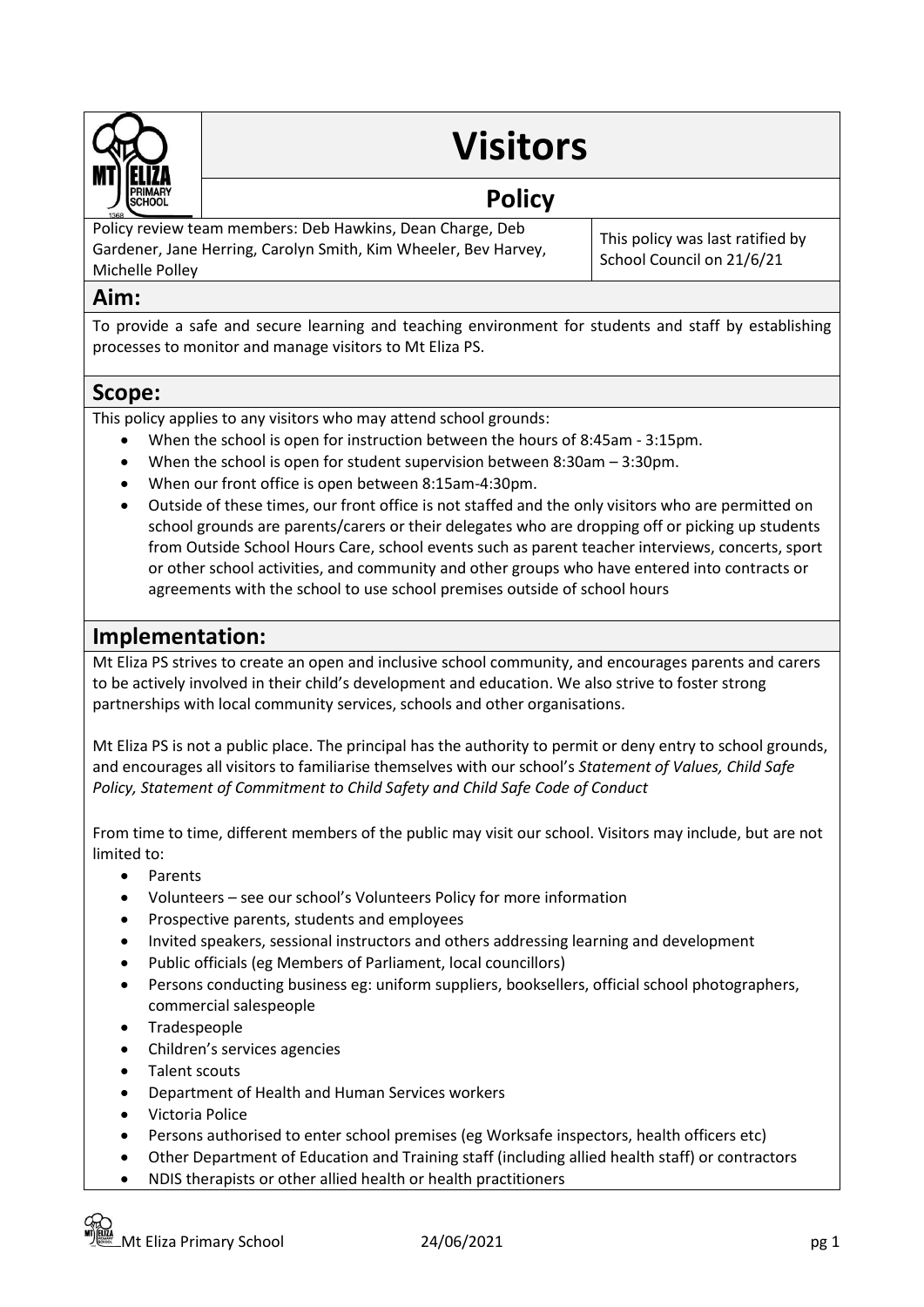#### **Sign in procedure**

All visitors to Mt Eliza PS are required to report to the school office on arrival (see exceptions below in relation to parents/carers). Visitors must

- Record their name, signature, date and time of visit and purpose of visit in our check in iPad or if unavailable in written form
- Provide proof of identification to office staff upon request
- Produce their valid Working with Children Check where required by this policy (see below)
- Wear a visitor's name tag at all times
- Follow instruction from school staff and abide by all relevant policies relating to appropriate conduct on school grounds including eg: Child Safety Code of Conduct, Sexual Harassment Policy, Workplace Bullying Policy, Respect for School Staff, Statement of Values.
- Return to the office upon departure and sign out

Mt Eliza PS will ensure that our school's Child Safety Code of Conduct/Child Safety Statement of Commitment are available and visible to visitors when they sign in.

#### **Requirements for visitors to produce a valid Working with Children Check card**

For Working with Children Check (WWC Check) and other suitability check requirements relating to parents/carers and other volunteers working with students please see our Volunteers Policy

All visitors who are engaged in **child-related work** (see definition below) must have a valid WWC Check.

In some circumstances, visitors to Mt Eliza PS who are **not** engaged in child-related work will also be required to produce a valid WWC Check depending on the particular circumstances of their visit. For example, Mt Eliza PS will require a valid WWC Check for:

- **visitors who will be working regularly with children** during the time they are visiting, even though direct contact with children is not a central part of their normal duties
- **visitors (e.g. contractors)**, who will regularly be performing work at the school and in circumstances where they will be performing their work in an area where they will be unsupervised and around children.

Further background checks, including references, may also be requested at the discretion of the principal.

Visitors who will be working in areas away from students (e.g. a visiting auditor who will be located in the front office with administration staff) or who will be supervised and accompanied by a staff member during their visit (e.g. a Member of Parliament, a journalist, a prospective parent on a school tour) will not be required to have a WWC Check.

Sworn Victoria Police officers or sworn Australian Federal Police officers are exempt from requiring a WWC Check, but may be asked to verify that they are sworn officers by providing proof of identification.

#### **Invited speakers and presenters**

On occasion, Mt Eliza PS may invite external speakers or providers to deliver incursions, presentations, workshops and special programs for our students. Consistent with Department of Education and Training requirements, Mt Eliza PS will: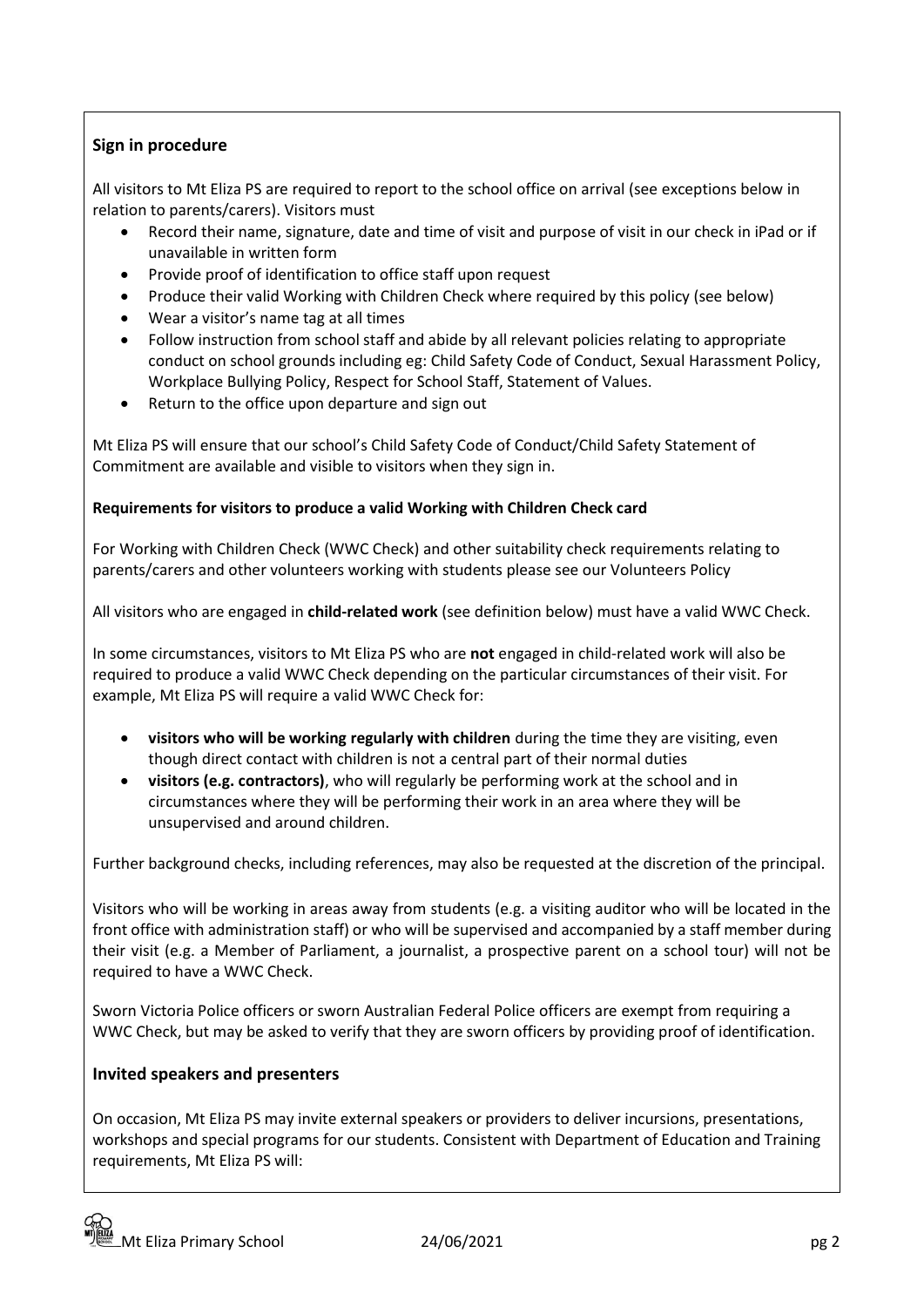- ensure that the content of presentations and programs by external providers contributes to the educational development of our students and is consistent with curriculum objectives
- ensure that any proposed visit, programs or content delivered by visitors complies with the requirement that education in Victorian government schools is secular and is consistent with the values of public education, Department policies and the *Education and Training Reform Act 2006* (Vic). In particular, programs delivered by visitors are to be delivered in a manner that supports and promotes the principles and practice of Australian democracy including a commitment to:
	- o elected government
	- o the rule of law
	- o equal rights for all before the law
	- o freedom of religion, speech and association
	- o the values of openness and tolerance
	- o respect the range of views held by students and their families.

#### **Parent visitors**

We understand that there may occasionally be a reason why a parent or carer may want to speak to or see their child at school, during school hours.

If there is a particular pressing or unavoidable issue that cannot wait until the end of the school day, we ask that parents or carers call the school office to make the request to speak to or see their child during school hours.

We also ask that parents avoid arranging to visit their children at school wherever possible, as this can cause inappropriate disruptions to the school day.

All parents or carers who visit our school during school hours, other than for the purposes of school pick ups and drop offs or for specific school events (eg parent teacher interviews, concerts, assemblies, hearing reading etc), are required to sign in as a visitor at the school office.

#### **Other visitors**

All business operators, tradespeople and other visitors attending the school to conduct work must report to the school office upon arrival for instruction and follow the sign in procedure outlined above.

#### **Considerations**

We will implement any further direction from the Department of Education, Department of Health and Human Services or other government agencies in line with current advice. For example COVID-19 updates and guidance.

#### **Definitions**

*Child-related work*: As defined by the *Working with Children Act 2005* (Vic), child-related work is work that usually involves direct contact (including in person, over the phone, written and online communication) with a child that is a central part of that person's duties. It does not include work that involves occasional contact with children that is incidental to the work.

#### **Related policies and resources**

- Child Safety Code of Conduct
- Child Safety Policy
- Volunteers Policy